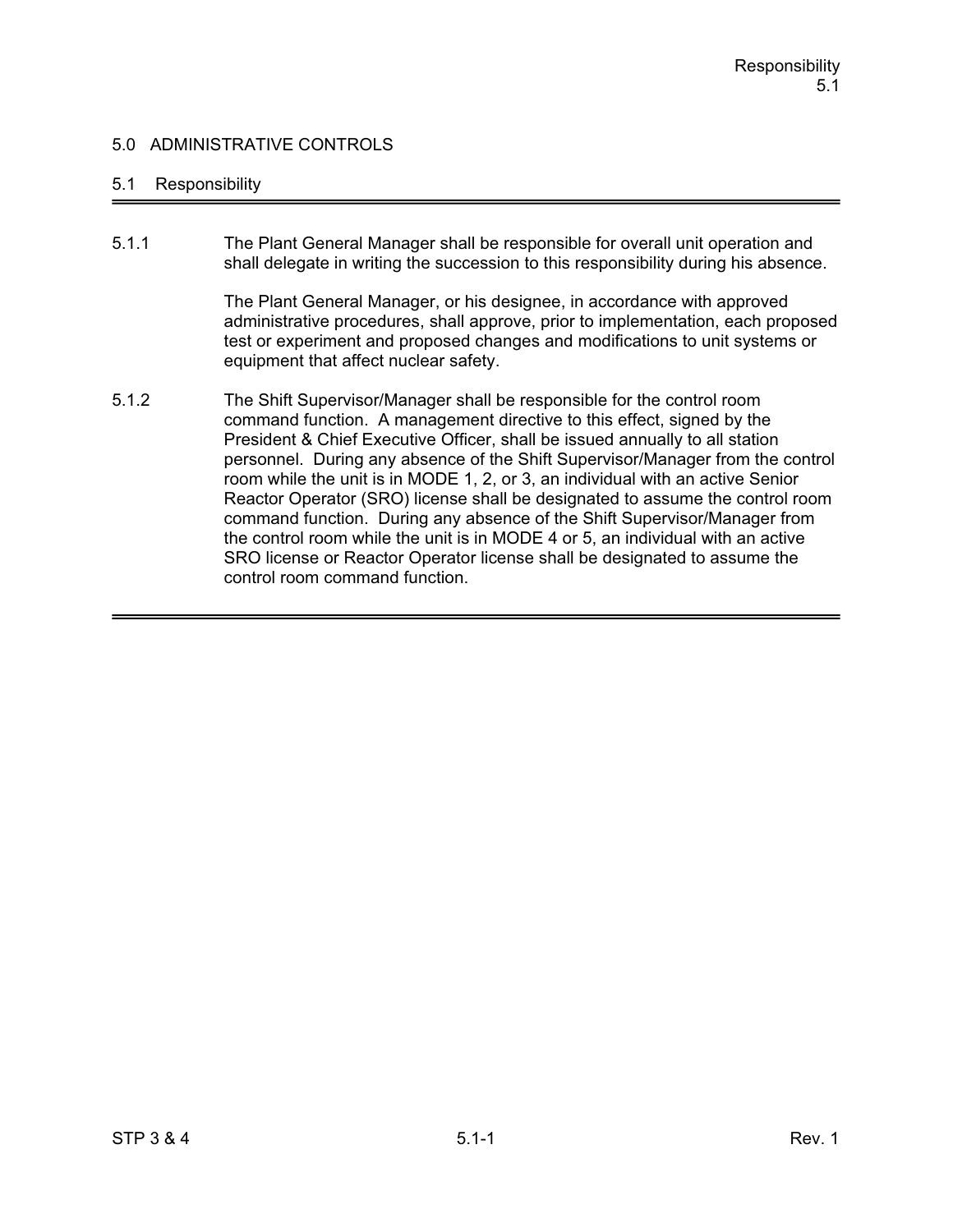#### 5.2 Organization

#### 5.2.1 Onsite and Offsite Organizations

Onsite and offsite organizations shall be established for unit operation and corporate management, respectively. The onsite and offsite organizations shall include the positions for activities affecting safety of the nuclear power plant.

- a. Lines of authority, responsibility, and communication shall be defined and established throughout highest management levels, intermediate levels, and all operating organization positions. These relationships shall be documented and updated, as appropriate, in organization charts, functional descriptions of departmental responsibilities and relationships, and job descriptions for key personnel positions, or in equivalent forms of documentation. These requirements shall be documented in the FSAR or the Quality Assurance Program Description (QAPD);
- b. The Plant General Manager shall be responsible for overall safe operation of the plant and shall have control over those onsite activities necessary for safe operation and maintenance of the plant;
- c. The President & Chief Executive Officer shall have corporate responsibility for overall plant nuclear safety and shall take any measures needed to ensure acceptable performance of the staff in operating, maintaining, and providing technical support to the plant to ensure nuclear safety; and
- d. The individuals who train the operating staff, carry out health physics, or perform quality assurance functions may report to the appropriate onsite manager; however, these individuals shall have sufficient organizational freedom to ensure their independence from operating pressures.

#### 5.2.2 Unit Staff

 $\mathcal{L}_\text{max}$  , which is a set of the set of the set of the set of the set of the set of the set of the set of the set of the set of the set of the set of the set of the set of the set of the set of the set of the set of

The unit staff organization shall include the following:

a. A non-licensed operator shall be assigned to each reactor containing fuel and an additional non-licensed operator shall be assigned for each control room from which a reactor is operating.<sup>1</sup>

 $1$  Two unit sites with both units shutdown or defueled require a total of three non-licensed operators for the two units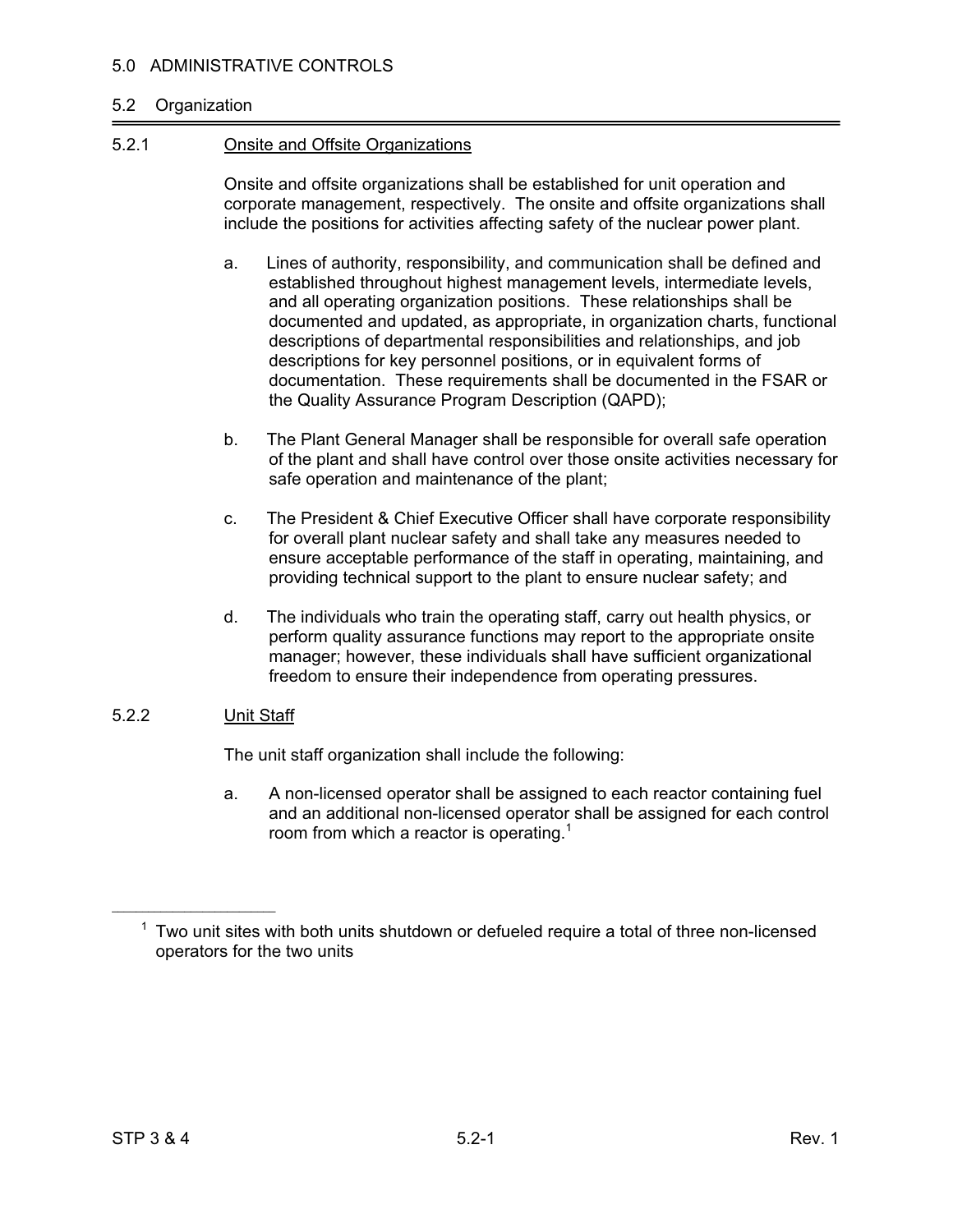### 5.2.2 Unit Staff (continued)

- b. At least one licensed Reactor Operator (RO) shall be present in the control room when fuel is in the reactor. In addition, while the unit is in MODE 1, 2, or 3, at least one licensed Senior Reactor Operator (SRO) shall be present in the control room.
- c. A Radiation Protection Technician shall be on site when fuel is in the reactor. The position may be vacant for not more than 2 hours, in order to provide for unexpected absence, provided immediate action is taken to fill the required position.
- d. Administrative procedures shall be developed and implemented to limit the working hours of unit staff who perform safety related functions (e.g., licensed SROs, licensed ROs, radiation protection technicians, nonlicensed operators, and key maintenance personnel).

 The controls shall include guidelines on working hours that ensure adequate shift coverage shall be maintained without routine heavy use of overtime.

 Any deviation from the above guidelines shall be authorized in advance by the Plant General Manager or his designee, in accordance with approved administrative procedures, or by higher levels of management, in accordance with established procedures and with documentation of the basis for granting the deviation.

Controls shall be included in the procedures such that individual overtime shall be reviewed monthly by the Plant General Manager or his designee to ensure that excessive hours have not been assigned. Routine deviation from the above guidelines is not authorized.

- e. The Operations Division Manager shall hold an active SRO license.
- f. The Shift Technical Advisor (STA) shall provide advisory technical support to the Shift Supervisor/Manager in the areas of thermal hydraulics, reactor engineering, and plant analysis with regard to the safe operation of the unit. In addition, the STA shall meet the qualifications specified by the Commission Policy Statement on Engineering Expertise on Shift.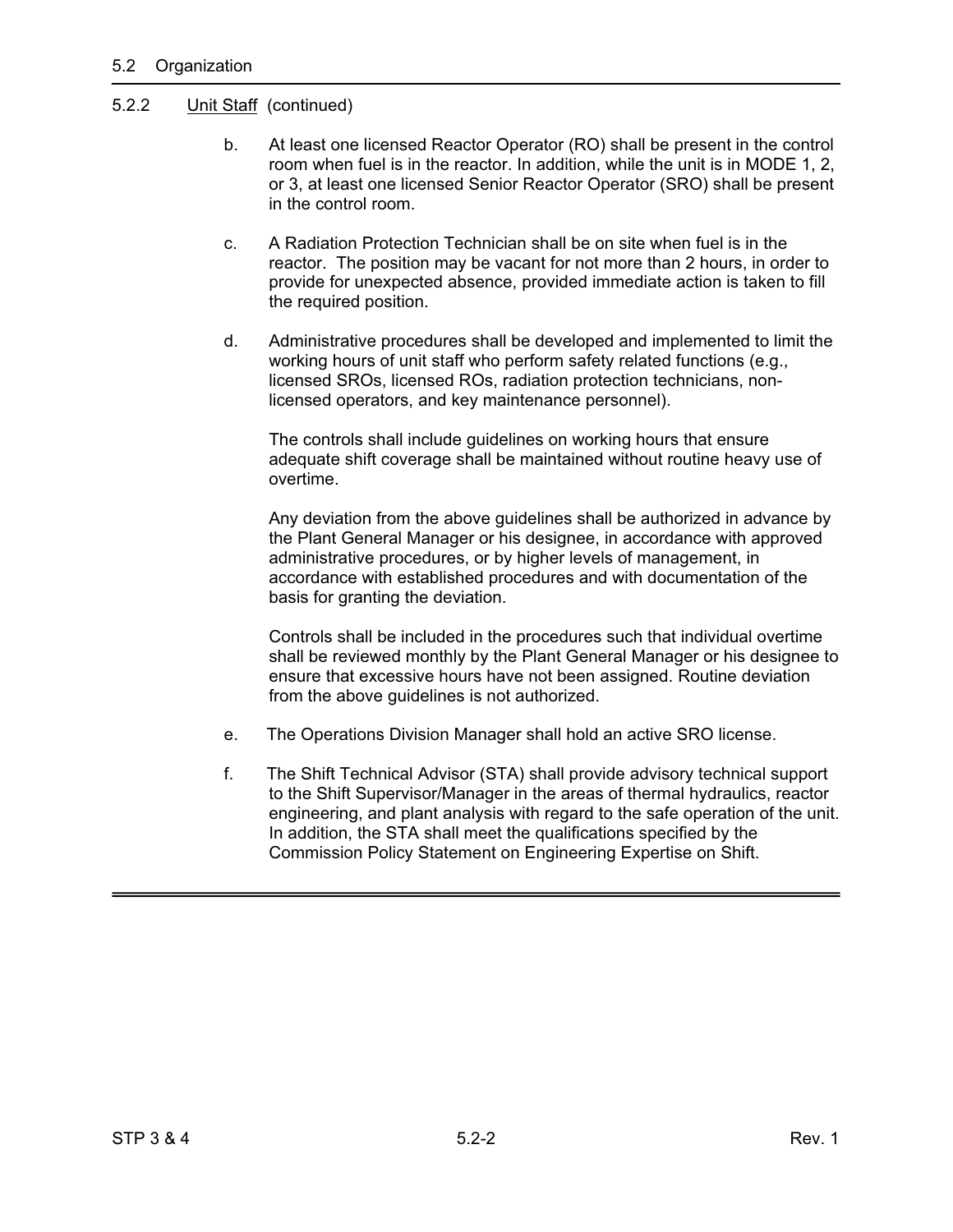## 5.3 Unit Staff Qualifications

5.3.1 Each member of the unit staff shall meet or exceed the minimum qualifications of ANSI N18.1-1971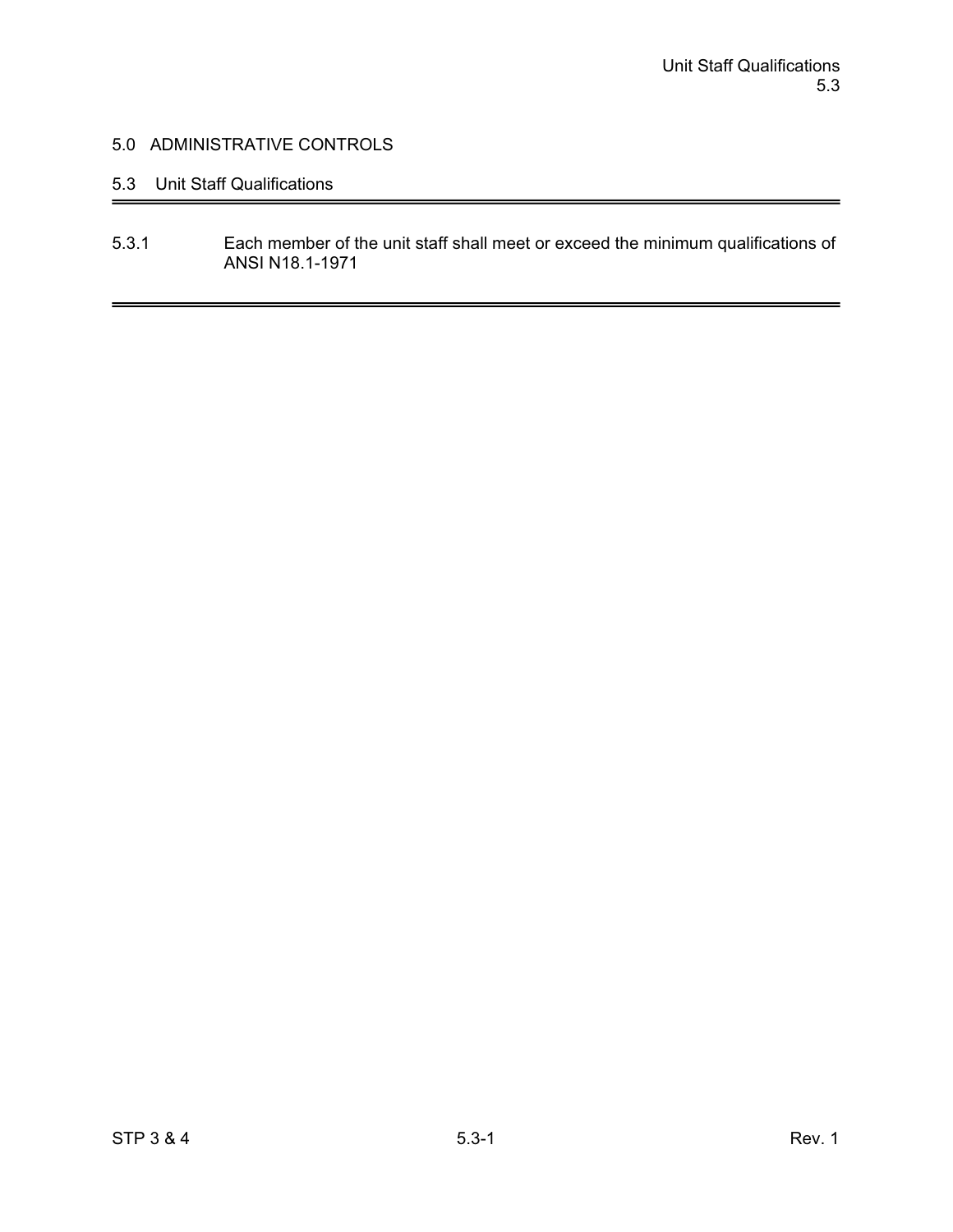#### 5.4 Technical Specifications (TS) Bases Control

- 5.4.1 Changes to the Bases of the TS shall be made under appropriate administrative controls and reviews.
- 5.4.2 Licensees may make changes to Bases without prior NRC approval provided the changes do not involve either of the following:
	- a. A change in the plant-specific TS, or plant-specific DCD Tier 1 or Tier 2\* information; or
	- b. A change to the site-specific portion of the FSAR or Bases that requires NRC approval pursuant to 10 CFR 50.59, or a change to Tier 2 of the ABWR DCD that requires NRC approval pursuant to the design certification rule for the ABWR (Appendix A to 10 CFR 52).

Changes to the Bases implemented without prior NRC approval shall be provided to the NRC on a frequency consistent with 10 CFR 50.71.

- 5.4.3 The Bases Control Program shall contain provisions to ensure that the Bases are maintained consistent with the FSAR, which consists of the plant-specific DCD and the site-specific portion of the FSAR.
- 5.4.4 Proposed changes that meet the criteria of Specification 5.4.2.a or Specificatin 5.4.2.b above shall be reviewed and approved by the NRC prior to implementation.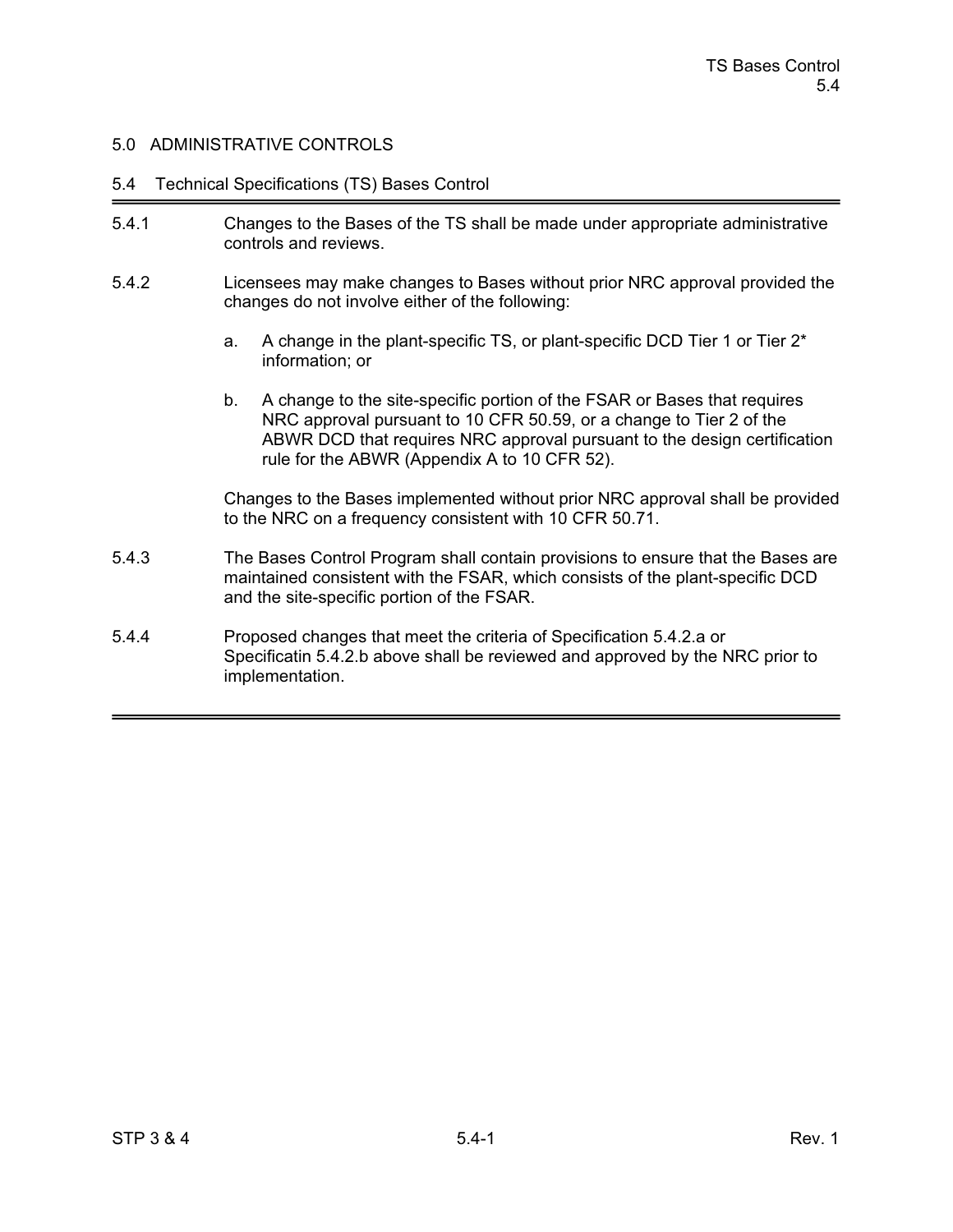#### 5.5 Procedures, Programs, and Manuals

#### 5.5.1 Procedures

5.5.1.1 Scope

Written procedures shall be established, implemented, and maintained covering the following activities:

- a. The applicable procedures recommended in Regulatory Guide 1.33, Revision 2, Appendix A, February 1978;
- b. The emergency operating procedures required to implement the requirements of NUREG-0737 and NUREG-0737, Supplement 1, as stated in Generic Letter 82-33;
- c. Quality assurance for effluent and environmental monitoring;
- d. Fire Protection Program implementation; and
- e. All programs specified in Specification 5.5.2.

#### 5.5.2 Programs and Manuals

The following programs shall be established, implemented, and maintained:

- 5.5.2.1 Offsite Dose Calculation Manual (ODCM)
	- a. The ODCM shall contain the methodology and parameters used in the calculation of offsite doses resulting from radioactive gaseous and liquid effluents, in the calculation of gaseous and liquid effluent monitoring alarm and trip setpoints, and in the conduct of the Radiological Environmental Monitoring Program; and
	- b. The ODCM shall also contain the Radioactive Effluent Controls program required by Specification 5.5.2.4, and descriptions of the information that should be included in the Annual Radiological Environmental Operating, and Radioactive Effluent Release, reports required by Specification 5.7.1.2 and Specification 5.7.1.3.

Licensee initiated changes to the ODCM:

a. Shall be documented and records of reviews performed shall be retained. This documentation shall contain: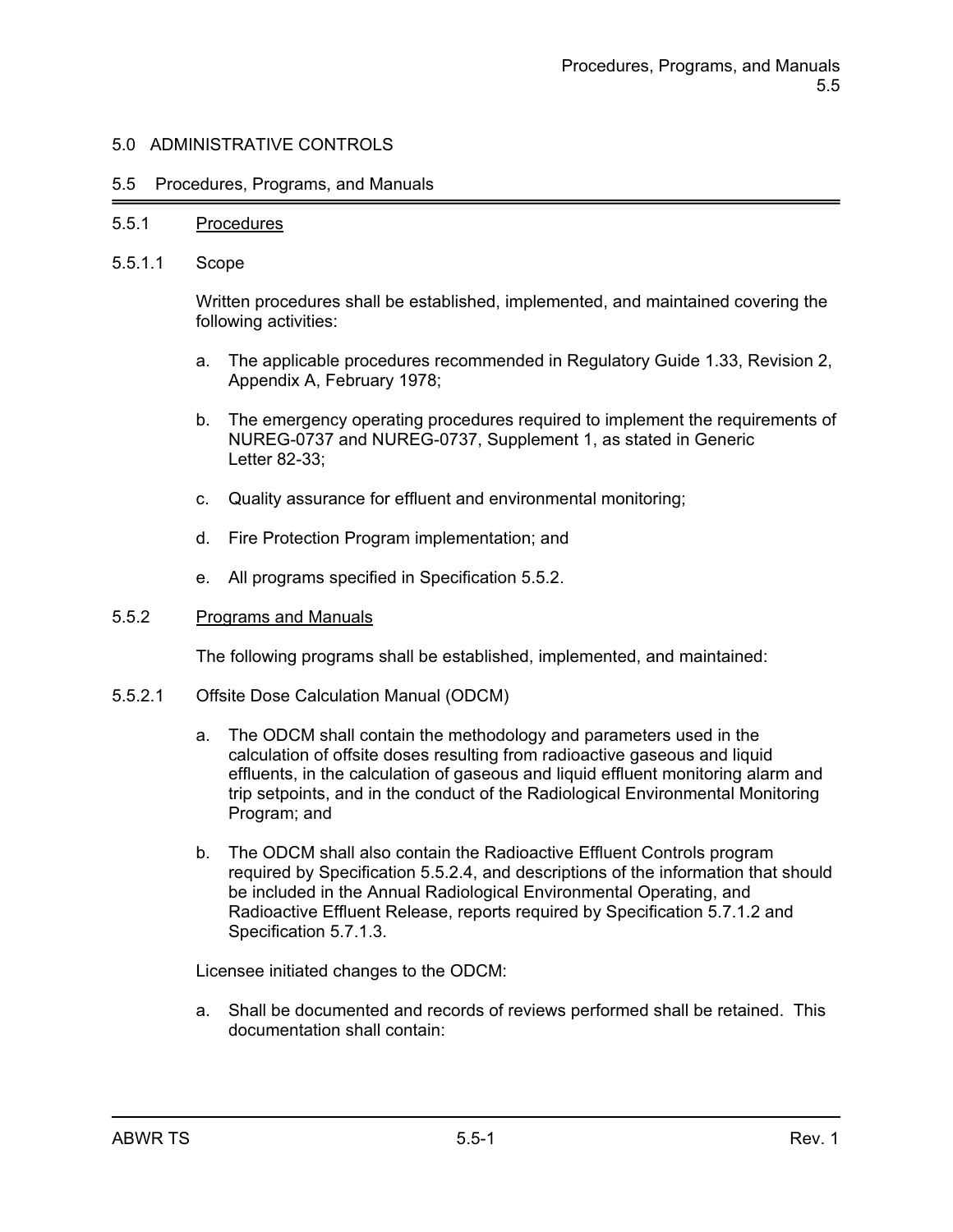## 5.5.2.1 Offsite Dose Calculation Manual (ODCM) (continued)

- 1. sufficient information to support the change(s) together with the appropriate analyses or evaluations justifying the change(s), and
- 2. a determination that the change(s) maintain the levels of radioactive effluent control required pursuant to 10 CFR 20.1302, 40 CFR 190, 10 CFR 50.36a, and 10 CFR 50, Appendix I, and not adversely impact the accuracy or reliability of effluent, dose, or setpoint calculations;
- b. Shall become effective after review and acceptance by plant reviews and the approval of the Plant General Manager; and
- c. Shall be submitted to the NRC in the form of a complete, legible copy of the entire ODCM as a part of, or concurrent with, the Radioactive Effluent Release Report for the period of the report in which any change in the ODCM was made. Each change shall be identified by markings in the margin of the affected pages, clearly indicating the area of the page that was changed, and shall indicate the date (i.e., month and year) the change was implemented.
- 5.5.2.2 Primary Coolant Sources Outside Containment

This program provides controls to minimize leakage from those portions of systems outside containment that could contain highly radioactive fluids during a serious transient or accident to levels as low as practicable. The systems include the Low Pressure Core Flooder, High Pressure Core Flooder, Residual Heat Removal, Reactor Core Isolation Cooling, Post Accident Sampling, Standby Gas Treatment, Suppression Pool Cleanup, Reactor Water Cleanup, Fuel Pool Cooling and Cleanup, Process Sampling, Containment Atmospheric Monitoring, and Fission Product Monitor. The program shall include the following:

- a. Preventive maintenance and periodic visual inspection requirements; and
- b. Integrated leak test requirements for each system at refueling cycle intervals or less.
- 5.5.2.3 Post Accident Sampling

This program provides controls that ensure the capability to obtain and analyze reactor coolant, radioactive gases, and particulates in plant gaseous effluents and containment atmosphere samples under accident conditions. The program shall include the following:

a. Training of personnel;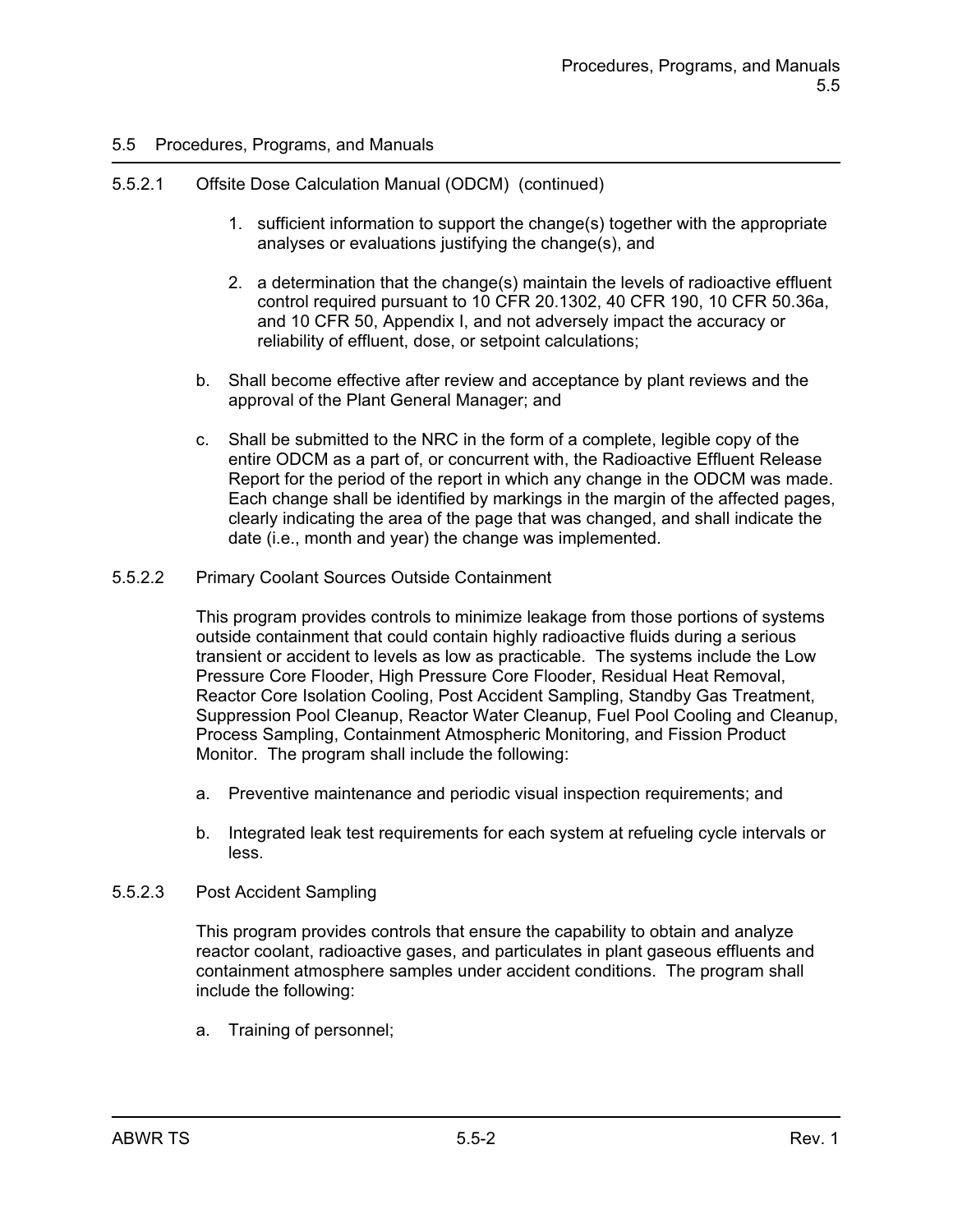## 5.5.2.3 Post Accident Sampling (continued)

- b. Procedures for sampling and analysis; and
- c. Provisions for maintenance of sampling and analysis equipment.
- 5.5.2.4 Radioactive Effluent Controls Program

This program conforms to 10 CFR 50.36a for the control of radioactive effluents and for maintaining the doses to members of the public from radioactive effluents as low as reasonably achievable. The program (1) shall be contained in the ODCM, (2) shall be implemented by procedures, and (3) shall include remedial actions to be taken whenever the program limits are exceeded. The program shall include the following elements:

- a. Limitations on the functional capability of radioactive liquid and gaseous monitoring instrumentation including surveillance tests and setpoint determination in accordance with the methodology in the ODCM;
- b. Limitations on the concentrations of radioactive material released in liquid effluents to unrestricted areas, conforming to 10 times the concentration values in Appendix B, Table 2, Column 2 to 10 CFR 20.1001-20.2401;
- c. Monitoring, sampling, and analysis of radioactive liquid and gaseous effluents pursuant to 10 CFR 20.1302 and with the methodology and parameters in the ODCM;
- d. Limitations on the annual and quarterly doses or dose commitment to a member of the public from radioactive materials in liquid effluents released from each unit to unrestricted areas, conforming to 10 CFR 50, Appendix I;
- e. Determination of cumulative and projected dose contributions from radioactive effluents for the current calendar quarter and current calendar year in accordance with the methodology and parameters in the ODCM at least every 31 days;
- f. Limitations on the functional capability and use of the liquid and gaseous effluent treatment systems to ensure that appropriate portions of these systems are used to reduce releases of radioactivity when the projected doses in a period of 31 days would exceed 2 percent of the guidelines for the annual dose or dose commitment, conforming to 10 CFR 50, Appendix I;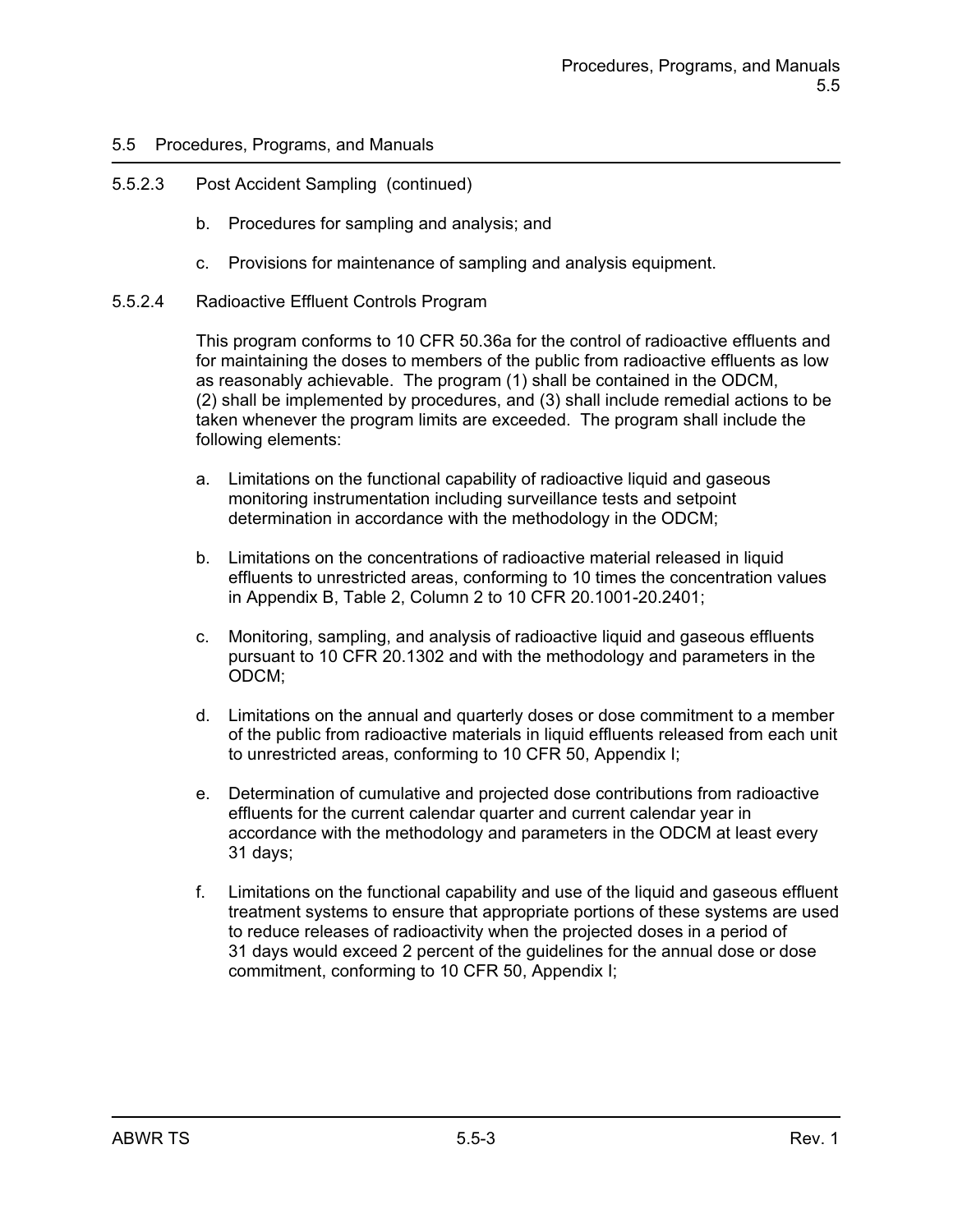#### 5.5.2.4 Radioactive Effluent Controls Program (continued)

- g. Limitations on the dose rate resulting from radioactive material released in gaseous effluents to areas beyond the site boundary conforming to the dose associated with 10 CFR 20, Appendix B, Table II, Column 1;
- h. Limitations on the annual and quarterly air doses resulting from noble gases released in gaseous effluents from each unit to areas beyond the site boundary, conforming to 10 CFR 50, Appendix I;
- i. Limitations on the annual and quarterly doses to a member of the public from iodine-131, iodine-133, tritium, and all radionuclides in particulate form with half lives > 8 days in gaseous effluents released from each unit to areas beyond the site boundary, conforming to 10 CFR 50, Appendix I; and
- j. Limitations on the annual dose or dose commitment to any member of the public due to releases of radioactivity and to radiation from uranium fuel cycle sources, conforming to 40 CFR 190.
- 5.5.2.5 Component Cyclic or Transient Limit

This program provides controls to track the cyclic and transient occurrences in DCD Tier 2, Section 3.9.1.1 to ensure that components are maintained within the design limits.

#### 5.5.2.6 Inservice Testing Program

This program shall include the following:

a. Testing frequencies specified in Section XI of the ASME Boiler and Pressure Vessel Code and applicable Addenda as follows:

| <b>ASME Boiler and Pressure</b><br>Vessel Code and applicable<br>Addenda terminology for<br>inservice testing activities | Required Frequencies for<br>performing inservice testing<br>activities |  |
|--------------------------------------------------------------------------------------------------------------------------|------------------------------------------------------------------------|--|
| Weekly                                                                                                                   | At least once per 7 days                                               |  |
| Monthly                                                                                                                  | At least once per 31 days                                              |  |
| Quarterly or every 3 months                                                                                              | At least once per 92 days                                              |  |
| Semiannually or every 6 months                                                                                           | At least once per 184 days                                             |  |
| Every 9 months                                                                                                           | At least once per 276 days                                             |  |
| Yearly or annually                                                                                                       | At least once per 366 days                                             |  |
| Biennially or every 2 years                                                                                              | At least once per 731 days                                             |  |
|                                                                                                                          |                                                                        |  |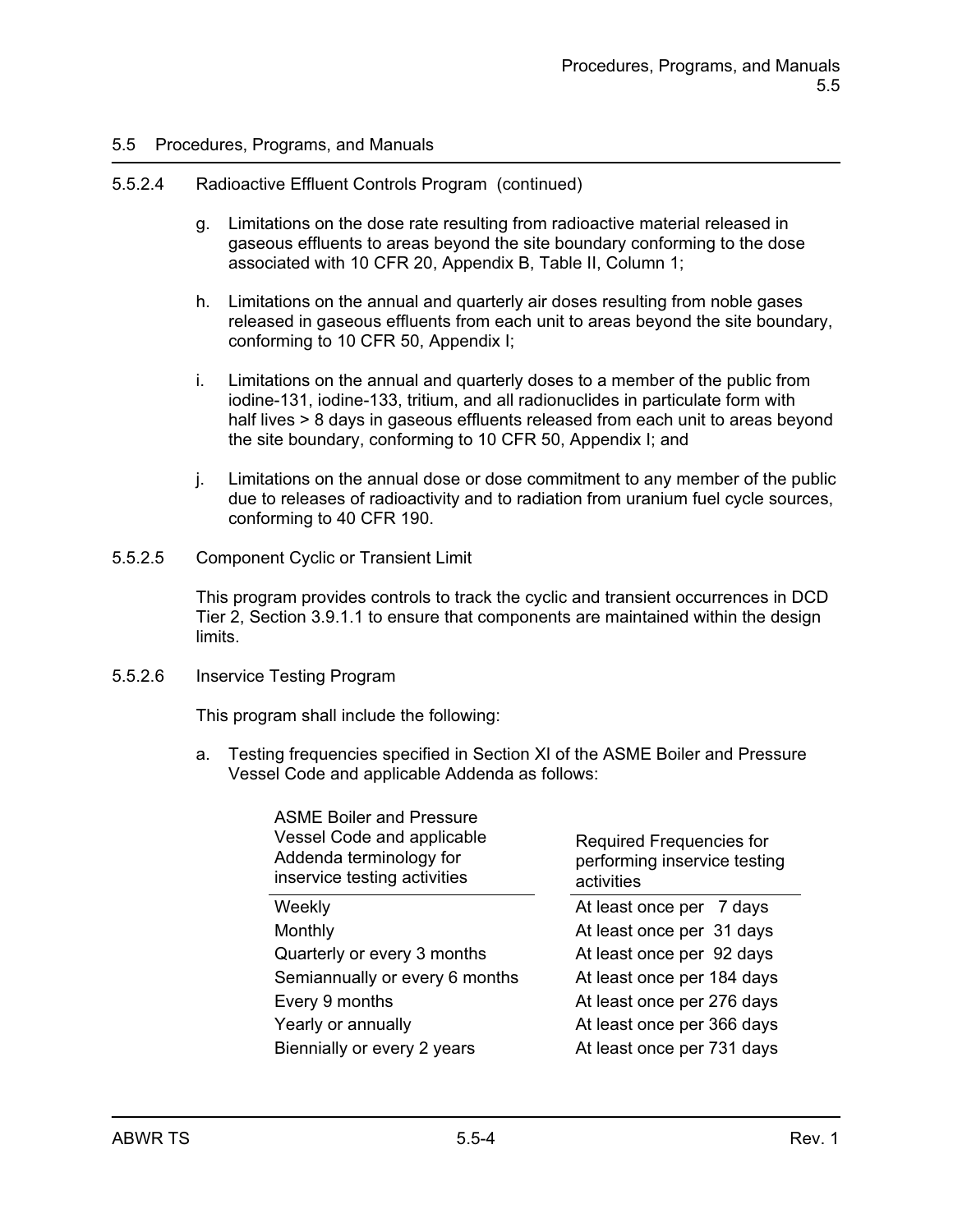## 5.5.2.6 Inservice Testing Program (continued)

- b. The provisions of SR 3.0.2 are applicable to the above required Frequencies for performing inservice testing activities;
- c. The provisions of SR 3.0.3 are applicable to inservice testing activities; and
- d. Nothing in the ASME Boiler and Pressure Vessel Code shall be construed to supersede the requirements of any TS.
- 5.5.2.7 Ventilation Filter Testing Program (VFTP)

A program shall be established to implement the following required testing of Engineered Safety Feature (ESF) filter ventilation systems at the frequencies specified in Regulatory Guide 1.52, Revision 2, and in accordance with Regulatory Guide 1.52, Revision 2 and ASME N510-1989 as specified below.

a. Demonstrate for each of the ESF systems that an inplace test of the high efficiency particulate air (HEPA) filters shows a penetration and system bypass < 0.05% when tested in accordance with Regulatory Guide 1.52, Revision 2, and ASME N510-1989 at the system flowrate specified below ± 10%:

ESF Ventilation System Flowrate

Control Room Habitability System Standby Gas Treatment System



b. Demonstrate for each of the ESF systems that an inplace test of the charcoal adsorber shows a penetration and system bypass < 0.05% when tested in accordance with Regulatory Guide 1.52, Revision 2, and ASME N510-1989 at the system flowrate specified below ± 10%:

ESF Ventilation System Flowrate

Control Room Habitability System Standby Gas Treatment System

c. Demonstrate for each of the ESF systems that a laboratory test of a sample of the charcoal adsorber, when obtained as described in Regulatory Guide 1.52, Revision 2, shows the methyl iodide penetration less than the value specified below when tested in accordance with ASTM D3803-1989 at a temperature of  $\leq$  30 $\degree$ C and greater than or equal to the relative humidity specified below: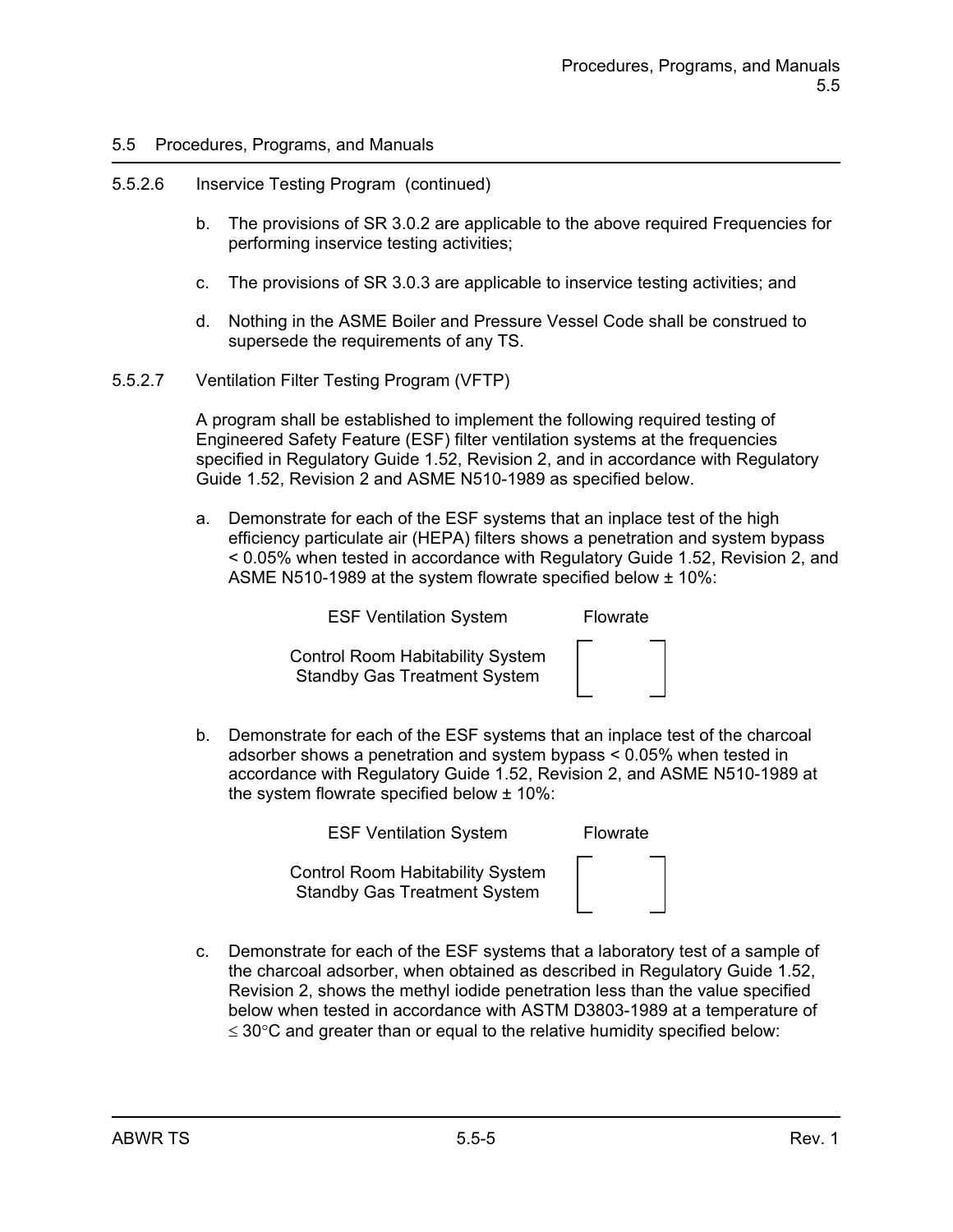| 5.5.2.7 | Ventilation Filter Testing Program (VFTP) (continued) |             |           |  |
|---------|-------------------------------------------------------|-------------|-----------|--|
|         | <b>ESF Ventilation System</b>                         | Penetration | <b>RH</b> |  |
|         | <b>Control Room Habitability System</b>               | 0.175       | 70%       |  |
|         | <b>Standby Gas Treatment System</b>                   | 0.175       | 70%       |  |

d. Demonstrate for each of the ESF systems that the pressure drop across the combined HEPA filters, the prefilters, and the charcoal adsorbers is less than the value specified below when tested in accordance with Regulatory Guide 1.52, Revision 2, and ASME N510-1989 at the system flowrate specified below ± 10%:

| <b>ESF Ventilation System</b>                                                  | Delta P | Flowrate |  |
|--------------------------------------------------------------------------------|---------|----------|--|
| <b>Control Room Habitability System</b><br><b>Standby Gas Treatment System</b> |         |          |  |

e. Demonstrate that the heaters for each of the ESF systems dissipate the value specified below ± 10% when tested in accordance with ASME N510-1989:

ESF Ventilation System Wattage

Control Room Habitability System Standby Gas Treatment System

| - |  |    |
|---|--|----|
|   |  |    |
|   |  |    |
|   |  |    |
|   |  |    |
|   |  |    |
|   |  |    |
| - |  | __ |
|   |  |    |

The provisions of SR 3.0.2 and SR 3.0.3 are applicable to the VFTP test frequencies.

5.5.2.8 Explosive Gas Radioactivity Monitoring Program

This program provides controls for potentially explosive gas mixtures contained in the Offgas System. The gaseous radioactivity quantities shall be determined following the methodology in Branch Technical Position (BTP) ETSB 11-5, "Postulated Radioactive Release due to Waste Gas System Leak or Failure".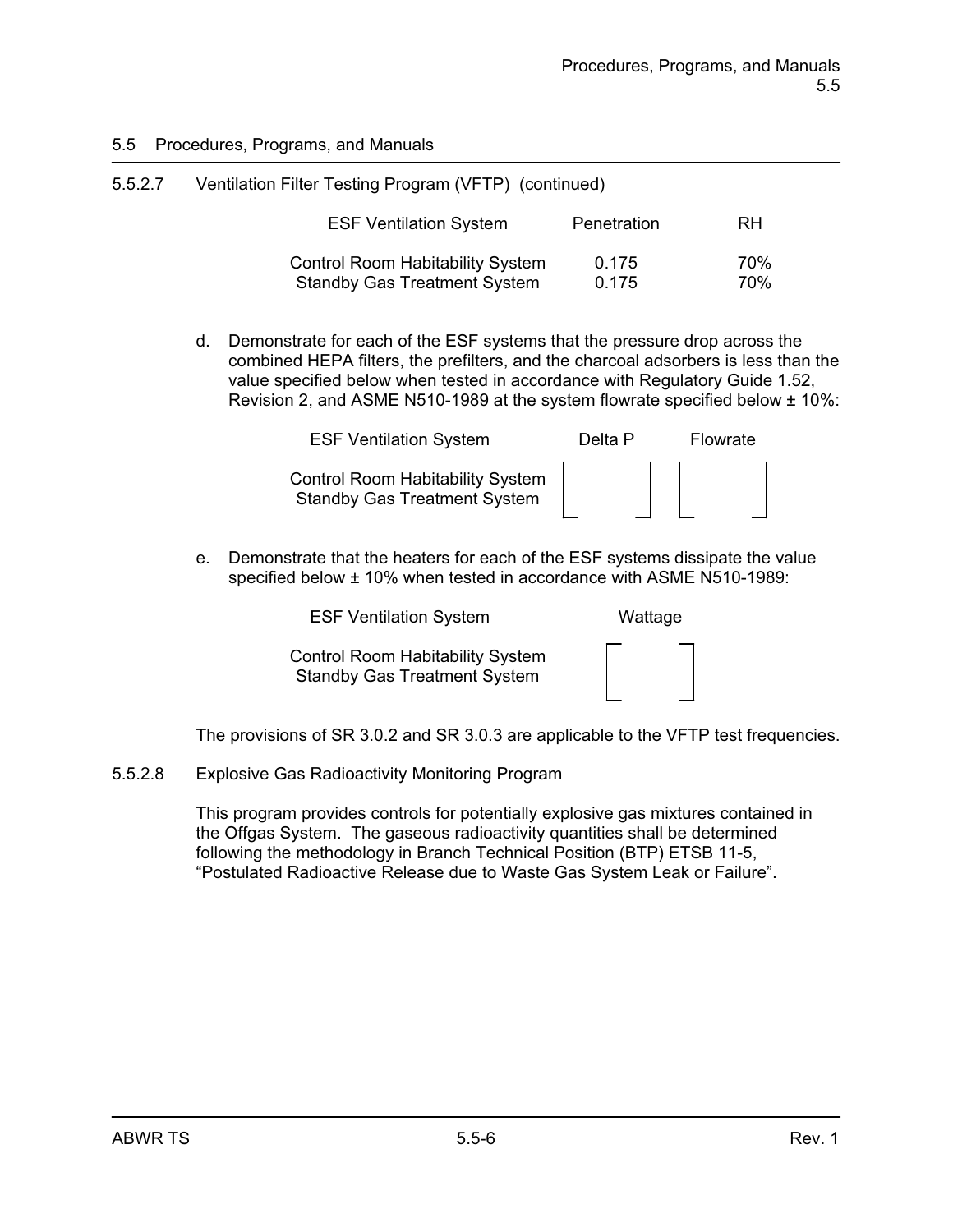#### 5.5.2.8 Explosive Gas Radioactivity Monitoring Program (continued)

The program shall include:

- a. The limits for concentrations of hydrogen and oxygen in the Offgas System and a surveillance program to ensure the limits are maintained. Such limits shall be appropriate to the system's design criteria (i.e., whether or not the system is designed to withstand a hydrogen explosion);
- b. A surveillance program to ensure that the quantity of radioactivity in the Offgas System is less than the amount that would result in a whole body exposure of  $\geq$  25 mSv to any individual in an unrestricted area, in the event of inadvertent bypass of the Offgas Systems charcoal beds as analyzed in DCD Tier 2, Section 15.7.1.

The provisions of SR 3.0.2 and SR 3.0.3 are applicable to the Explosive Gas Radioactivity Monitoring Program surveillance frequencies.

#### 5.5.2.9 Diesel Fuel Oil Testing Program

A diesel fuel oil testing program to implement required testing of both new fuel oil and stored fuel oil shall be established. The program shall include sampling and testing requirements, and acceptance criteria, all in accordance with applicable ASTM Standards. The purpose of the program is to establish the following:

- a. Acceptability of new fuel oil for use prior to addition to storage tanks by determining that the fuel oil has:
	- 1. an API gravity or an absolute specific gravity within limits,
	- 2. a flash point and kinematic viscosity within limits for ASTM 2D fuel oil, and
	- 3. a clear and bright appearance with proper color;
- b. Other properties for ASTM 2D fuel oil are within limits within 31 days following sampling and addition to storage tanks; and
- c. Total particulate concentration of the fuel oil is  $\leq 10$  mg/l when tested every 31 days in accordance with ASTM D-2276, Method A-2 or A-3.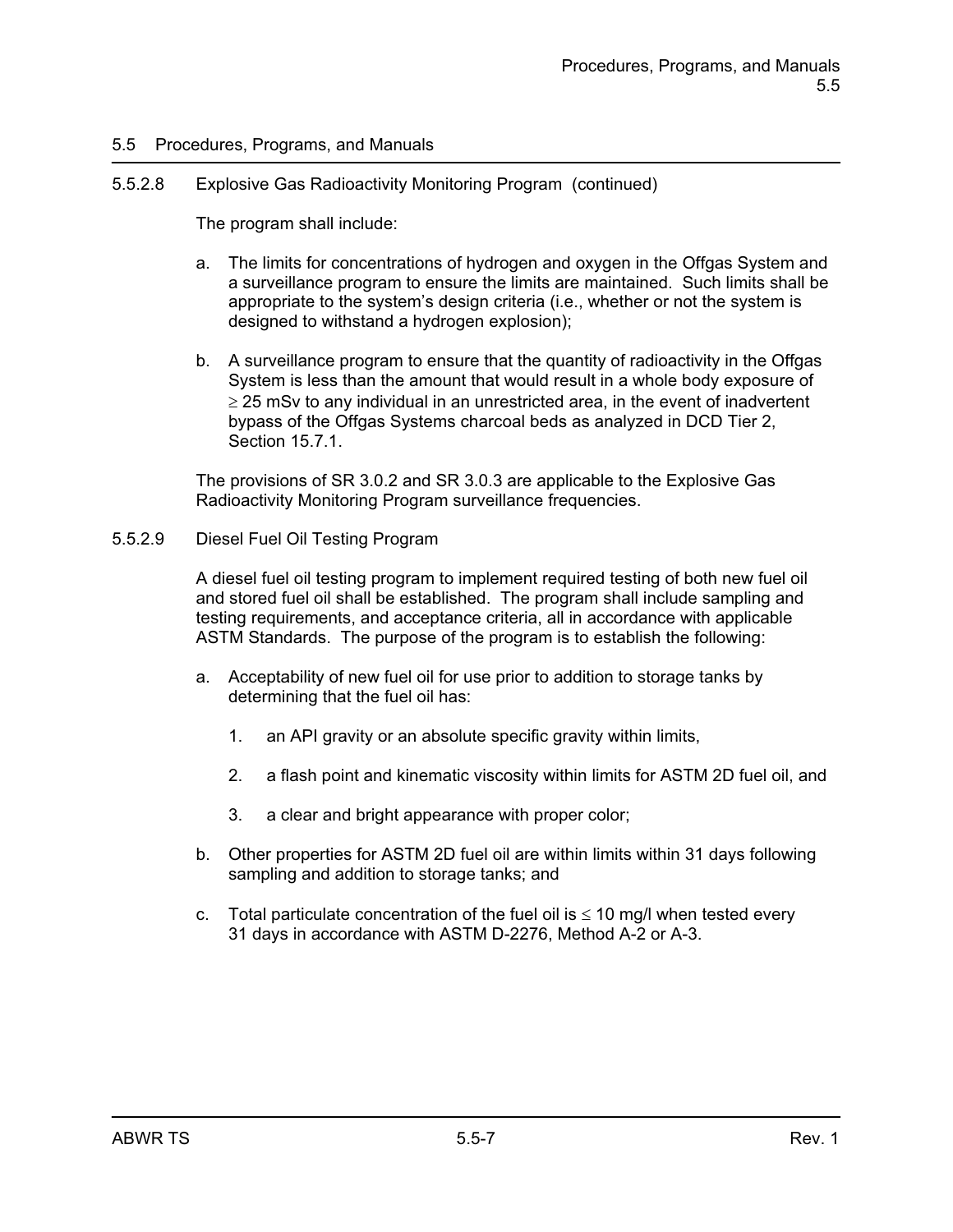#### 5.5.2.10 Software Error Evaluation Program

This program provides controls to ensure that appropriate software error evaluation procedures, to protect the plant from common mode software errors, are established to ensure that redundant system capability is not adversely affected. This program shall evaluate the cause of the inoperability, the affected components, and the plans and schedule for completing proposed remedial actions. If a determination is made that a common mode software error exists, then a Special Report shall be submitted in accordance with Specification 5.7.2.b.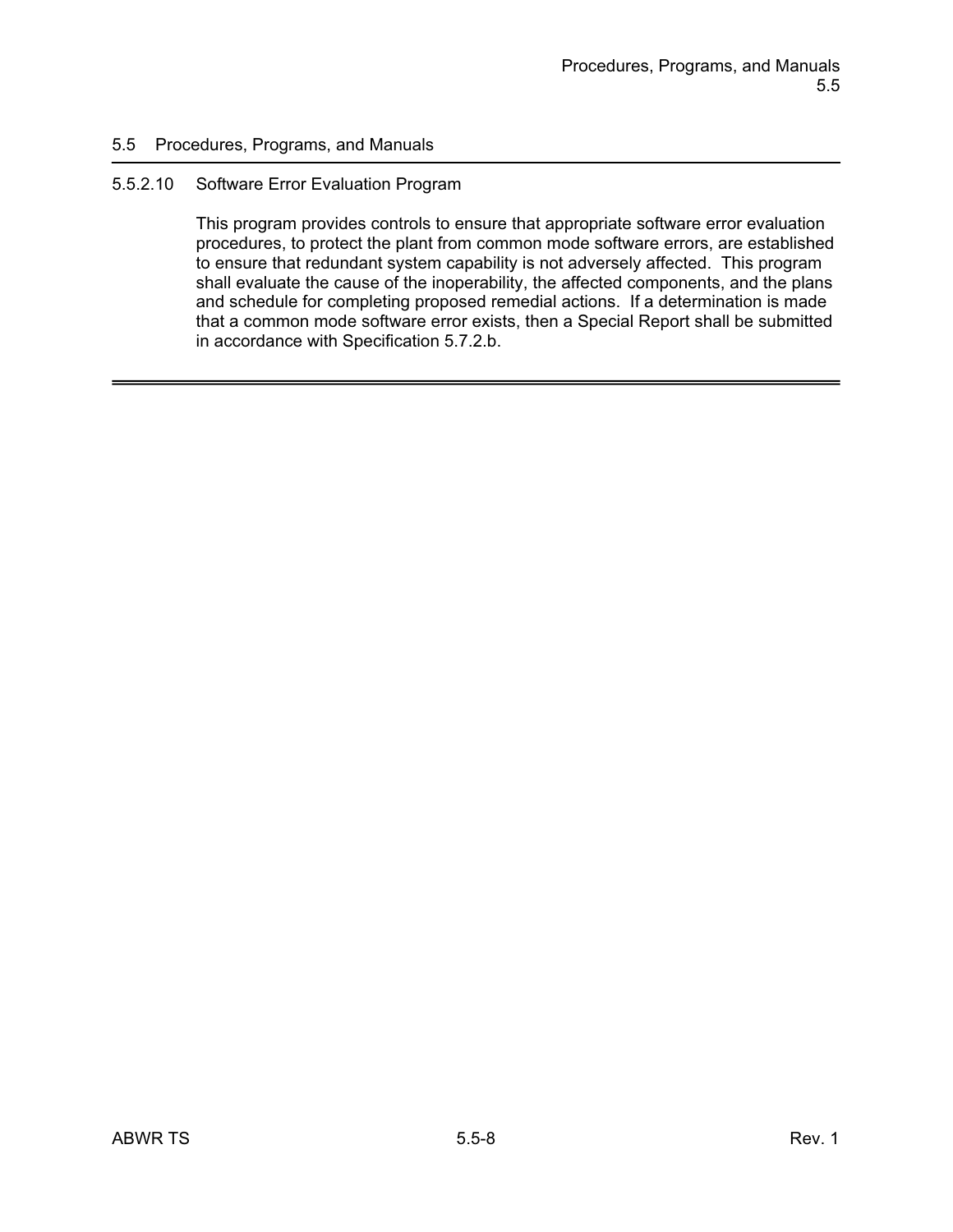### 5.6 Safety Function Determination Program (SFDP)

- 5.6.1 This program ensures loss of safety function is detected and appropriate actions taken. Upon failure to meet two or more LCOs at the same time, an evaluation shall be made to determine if loss of safety function exists. Additionally, other appropriate limitations and remedial or compensatory actions may be identified to be taken as a result of the support system inoperability and corresponding exception to entering supported system Condition and Required Actions. This program implements the requirements of LCO 3.0.6.
- 5.6.2 The SFDP shall contain the following:
	- a. Provisions for cross division checks to ensure a loss of the capability to perform the safety function assumed in the accident analysis does not go undetected;
	- b. Provisions for ensuring the plant is maintained in a safe condition if a loss of function condition exists;
	- c. Provisions to ensure that an inoperable supported system's Completion Time is not inappropriately extended as a result of multiple support system inoperabilities; and
	- d. Other appropriate limitations and remedial or compensatory actions.
- 5.6.3 A loss of safety function exists when, assuming no concurrent single failure, a safety function assumed in the accident analysis cannot be performed. For the purpose of this program, a loss of safety function may exist when a support system is inoperable, and:
	- a. A required system redundant to system(s) supported by the inoperable support system is also inoperable (Case A); or
	- b. A required system redundant to system(s) in turn supported by the inoperable supported system is also inoperable (Case B); or
	- c. A required system redundant to support system(s) for the supported systems (a) and (b) above is also inoperable (Case C).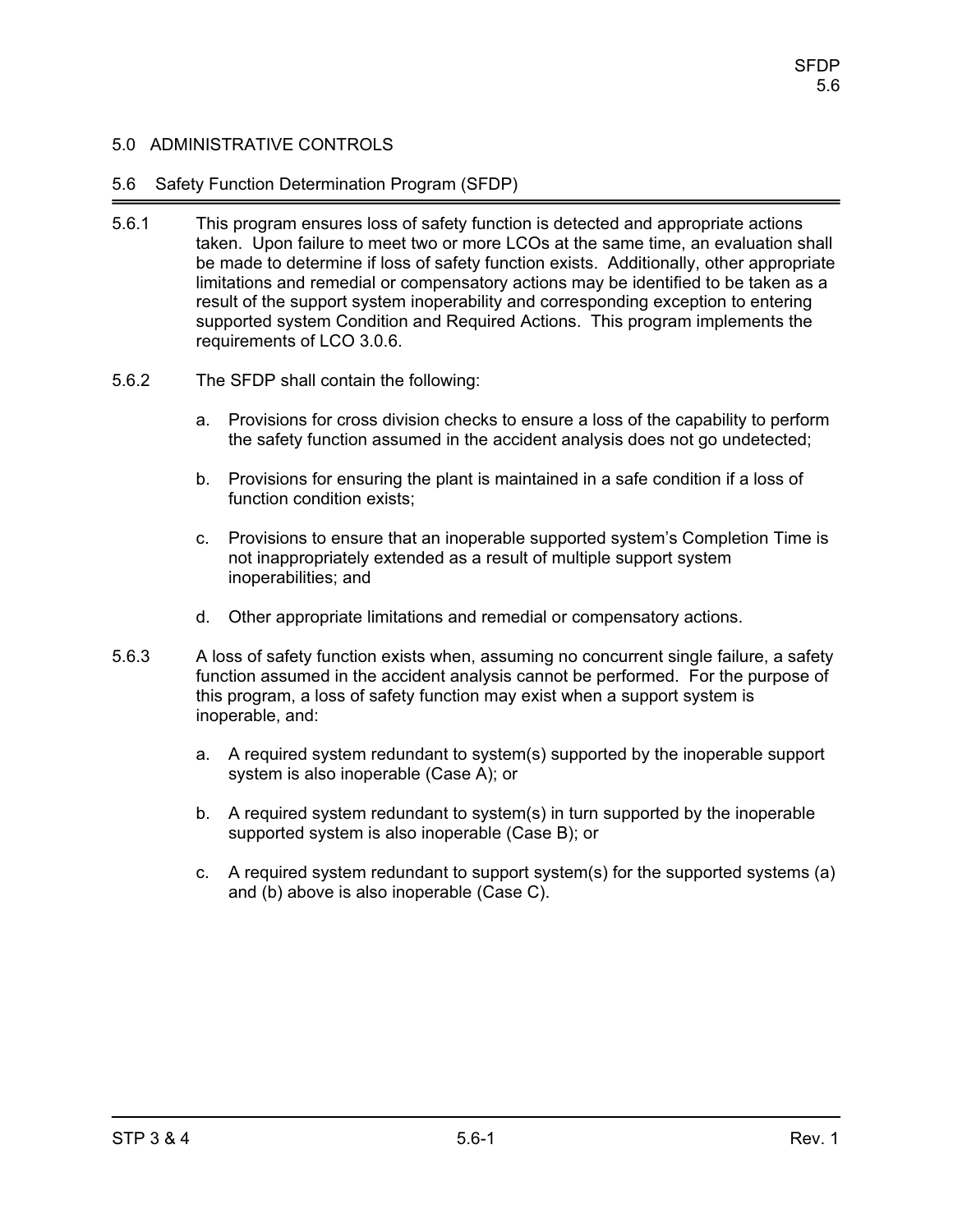# 5.6 SFDP

| 5.6.3 | (continued)           |                                             |                       |                        |
|-------|-----------------------|---------------------------------------------|-----------------------|------------------------|
|       | Generic Example:      |                                             |                       |                        |
|       | Division A            |                                             | Division B            |                        |
|       | System i<br>System ii | $\leftarrow$ (Support System<br>Inoperable) | System i<br>System ii | Case C<br>$\leftarrow$ |
|       | System iii            |                                             | System iii            | $\leftarrow$ Case A    |
|       | System iv             |                                             | System iv             | $\leftarrow$ Case B    |

5.6.4 The SFDP identifies where a loss of safety function exists. If a loss of safety function is determined to exist by this program, the appropriate Conditions and Required Actions of the LCO in which the loss of safety function exists are required to be entered.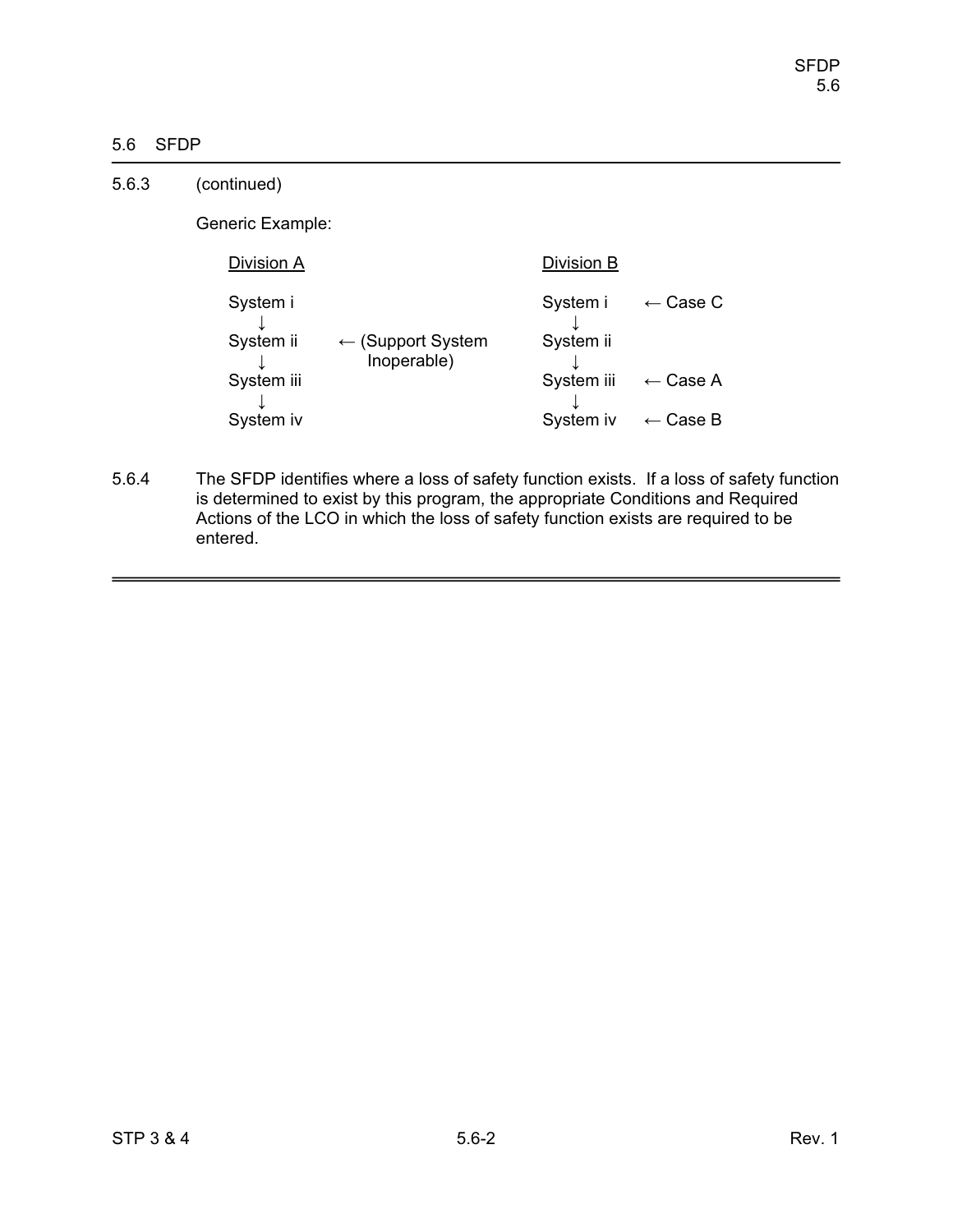#### 5.7 Reporting Requirements

#### 5.7.1 Routine Reports

The following reports shall be submitted in accordance with 10 CFR 50.4.

#### 5.7.1.1 Annual Reports

--------------------------------------------------NOTE------------------------------------------------- A single submittal may be made for a multiple unit station. The submittal should combine sections common to all units at the station. ------------------------------------------------------------------------------------------------------------

Annual Reports covering the activities of the unit as described below for the previous calendar year shall be submitted by April 30 of each year. The initial report shall be submitted by April 30 of the year following initial criticality.

Reports required on an annual basis include:

a. Occupational Radiation Exposure Report

A tabulation on an annual basis of the number of station, utility, and other personnel (including contractors) for whom monitoring was required, receiving an annual deep dose equivalent > 1 mSv and the associated collective deep dose equivalent (reported in person-rem) according to work and job functions (e.g., reactor operations and surveillance, inservice inspection, routine maintenance, special maintenance [describe maintenance], waste processing, and refueling). This tabulation supplements the requirements of 10 CFR 20.2206. The dose assignments to various duty functions may be estimated based on pocket dosimeter, thermoluminescent dosimeter (TLD), or film badge measurements. Small exposures totalling < 20% of the individual total dose need not be accounted for. In the aggregate, at least 80% of the total deep dose equivalent received from external sources should be assigned to specific major work functions; and

5.7.1.2 Annual Radiological Environmental Operating Report

--------------------------------------------------NOTE------------------------------------------------- A single submittal may be made for a multiple unit station. The submittal should combine sections common to all units at the station. ------------------------------------------------------------------------------------------------------------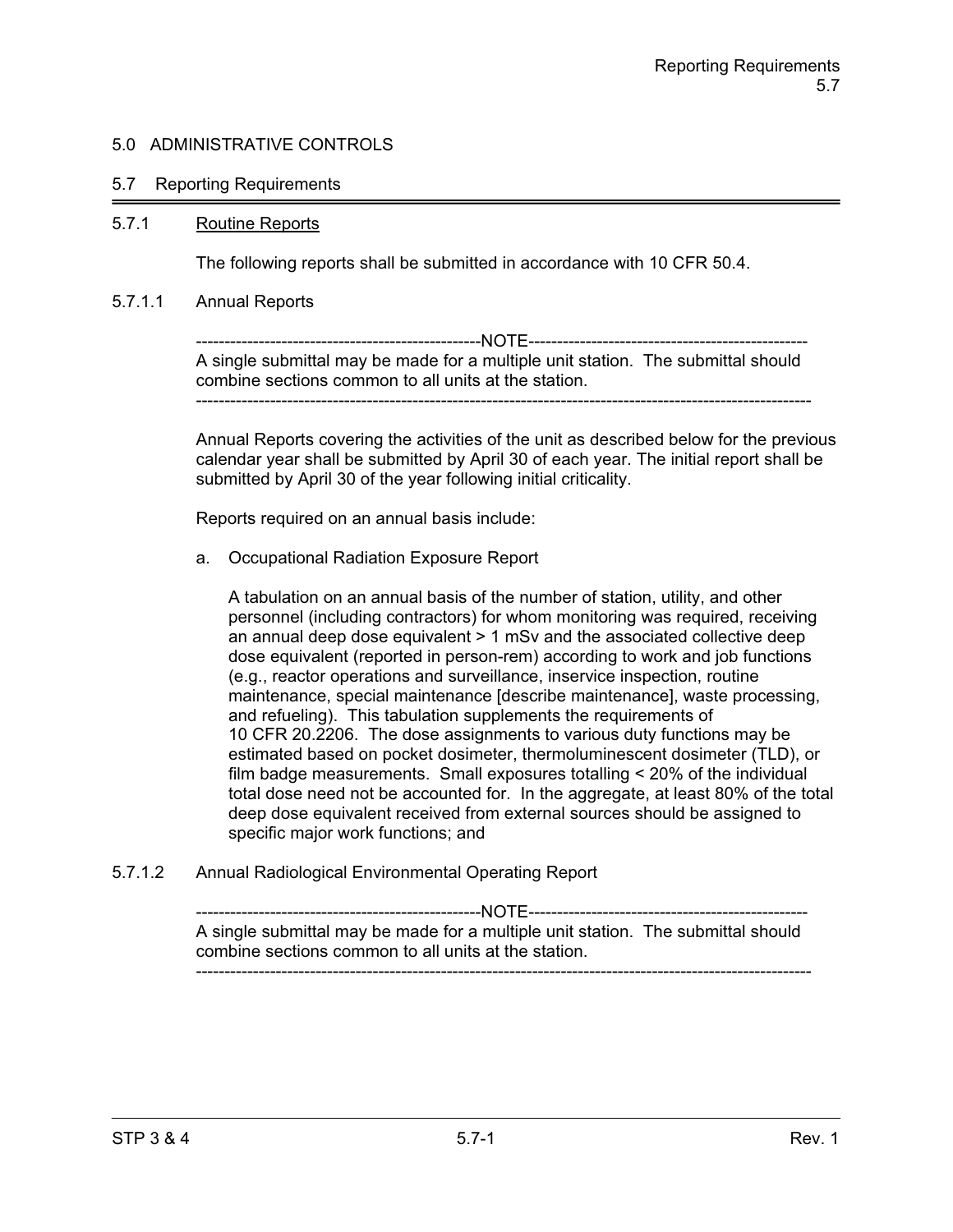## 5.7 Reporting Requirements

# 5.7.1.2 Annual Radiological Environmental Operating Report (continued)

The Annual Radiological Environmental Operating Report covering the operation of the unit during the previous calendar year shall be submitted by May 15 of each year. The report shall include summaries, interpretations, and analyses of trends of the results of the Radiological Environmental Monitoring Program for the reporting period. The material provided shall be consistent with the objectives outlined in the Offsite Dose Calculation Manual (ODCM), and in 10 CFR 50, Appendix I, Sections IV.B.2, IV.B.3, and IV.C.

The Annual Radiological Environmental Operating Report shall include the results of analyses of all radiological environmental samples and of all environmental radiation measurements taken during the period pursuant to the locations specified in the table and figures in the ODCM, as well as summarized and tabulated results of these analyses and measurements in the format of the table in the Radiological Assessment Branch Technical Position, Revision 1, November 1979. In the event that some individual results are not available for inclusion with the report, the report shall be submitted noting and explaining the reasons for the missing results. The missing data shall be submitted in a supplementary report as soon as possible.

# 5.7.1.3 Radioactive Effluent Release Report

------------NOTE------------A single submittal may be made for a multiple unit station. The submittal should combine sections common to all units at the station; however, for units with separate radwaste systems, the submittal shall specify the releases of radioactive material from each unit.

------------------------------------------------------------------------------------------------------------

The Radioactive Effluent Release Report covering the operation of the unit during the previous year shall be submitted prior to May 1 of each year in accordance with 10 CFR 50.36a. The report shall include a summary of the quantities of radioactive liquid and gaseous effluents and solid waste released from the unit. The material provided shall be consistent with the objectives outlined in the ODCM and Process Control Program and in conformance with 10 CFR 50.36a and 10 CFR 50, Appendix I, Section IV.B.1.

# 5.7.1.4 Monthly Operating Reports

Routine reports of operating statistics and shutdown experience, including documentation of all challenges to the safety/relief valves, shall be submitted on a monthly basis no later than the 15th of each month following the calendar month covered by the report.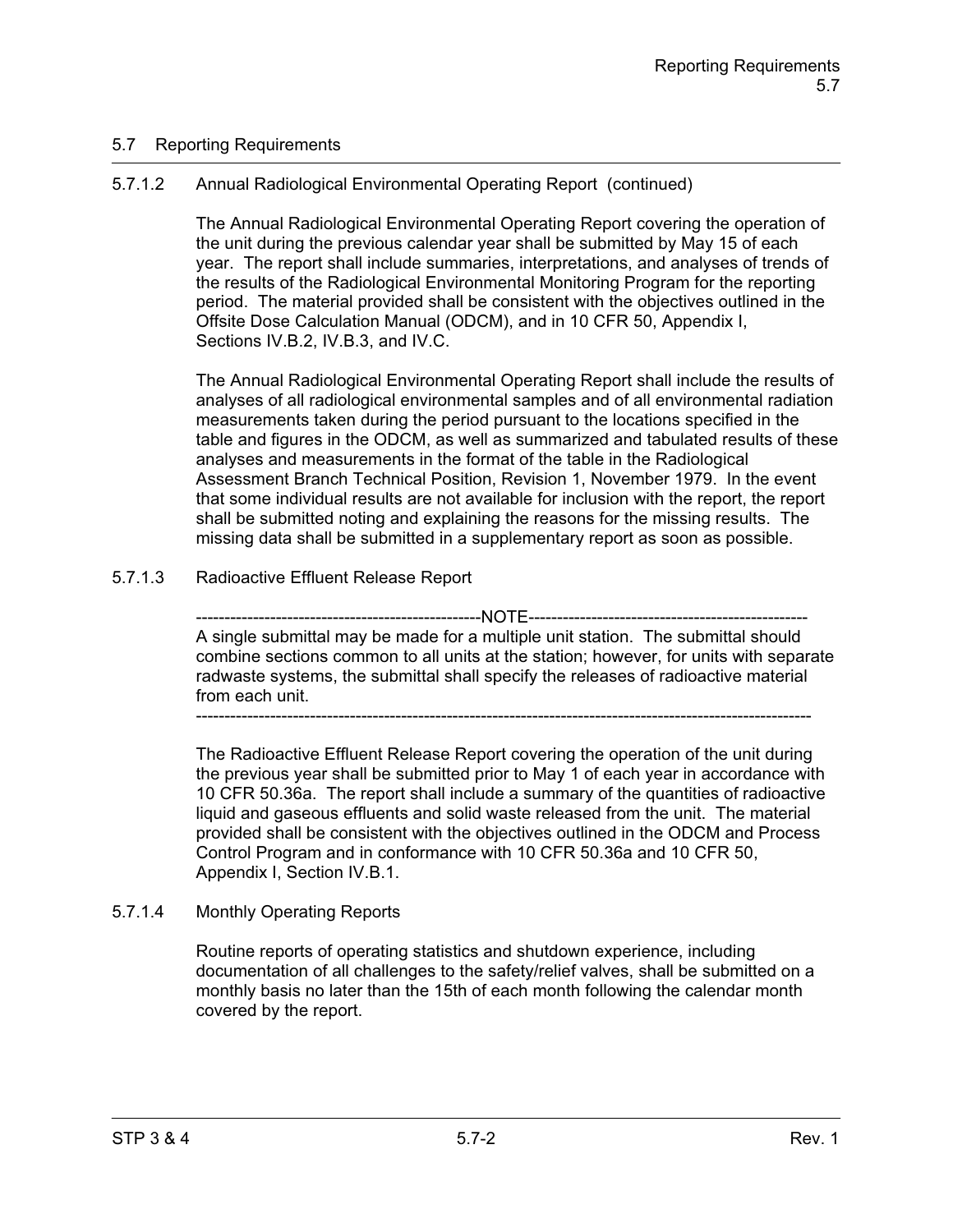## 5.7 Reporting Requirements

### 5.7.1.5 CORE OPERATING LIMITS REPORT (COLR)

a. Core operating limits shall be established prior to each reload cycle, or prior to any remaining portion of a reload cycle, and shall be documented in the COLR for the following:

LCO 3.2.1, "Average Planar Linear Heat Generation Ratio (APLHGR);" LCO 3.2.2, "Minimum Critical Power Ratio (MCPR);" LCO 3.2.3, "Linear Heat Generation Rate (LHGR);" LCO 3.3.1.1, "SSLC Sensor Instrumentation;" and LCO 3.3.4.1, "ATWS and EOC-RPT Instrumentation."

b. The analytical methods used to determine the core operating limits shall be those previously reviewed and approved by the NRC, specifically those described in the following documents:

Identify the Topical Report(s) by number, title, date, and NRC staff approval document, or identify the staff Safety Evaluation Report for a plant specific methodology by NRC letter and date.

- c. The core operating limits shall be determined such that all applicable limits (e.g., fuel thermal mechanical limits, core thermal hydraulic limits, Emergency Core Cooling Systems (ECCS) limits, nuclear limits such as SDM, transient analysis limits, and accident analysis limits) of the safety analysis are met.
- d. The COLR, including any midcycle revisions or supplements, shall be provided upon issuance for each reload cycle to the NRC.

#### 5.7.1.6 Reactor Coolant System (RCS) PRESSURE AND TEMPERATURE LIMITS REPORT (PTLR)

The RCS pressure and temperature limits, including heatup and cooldown rates, criticality, and hydrostatic and leak test limits, shall be established and documented in the PTLR. LCO 3.4.9, RCS Pressure and Temperature (P/T) Limits addresses the reactor vessel pressure and temperature limits and the heatup and cooldown rates. The analytical methods used to determine the pressure and temperature limits including the heatup and cooldown rates shall be those previously reviewed and approved by the NRC in [Topical Report(s), number, title, date, and NRC staff approval document, or staff safety evaluation report for a plant specific methodology by NRC letter and date]. The reactor vessel pressure and temperature limits, including those for heatup and cooldown rates, shall be determined so that all applicable limits (e.g., heatup limits, cooldown limits, and inservice leak and hydrostatic testing limits) of the analysis are met. The PTLR, including revisions or supplements thereto, shall be provided upon issuance for each reactor vessel fluency period.